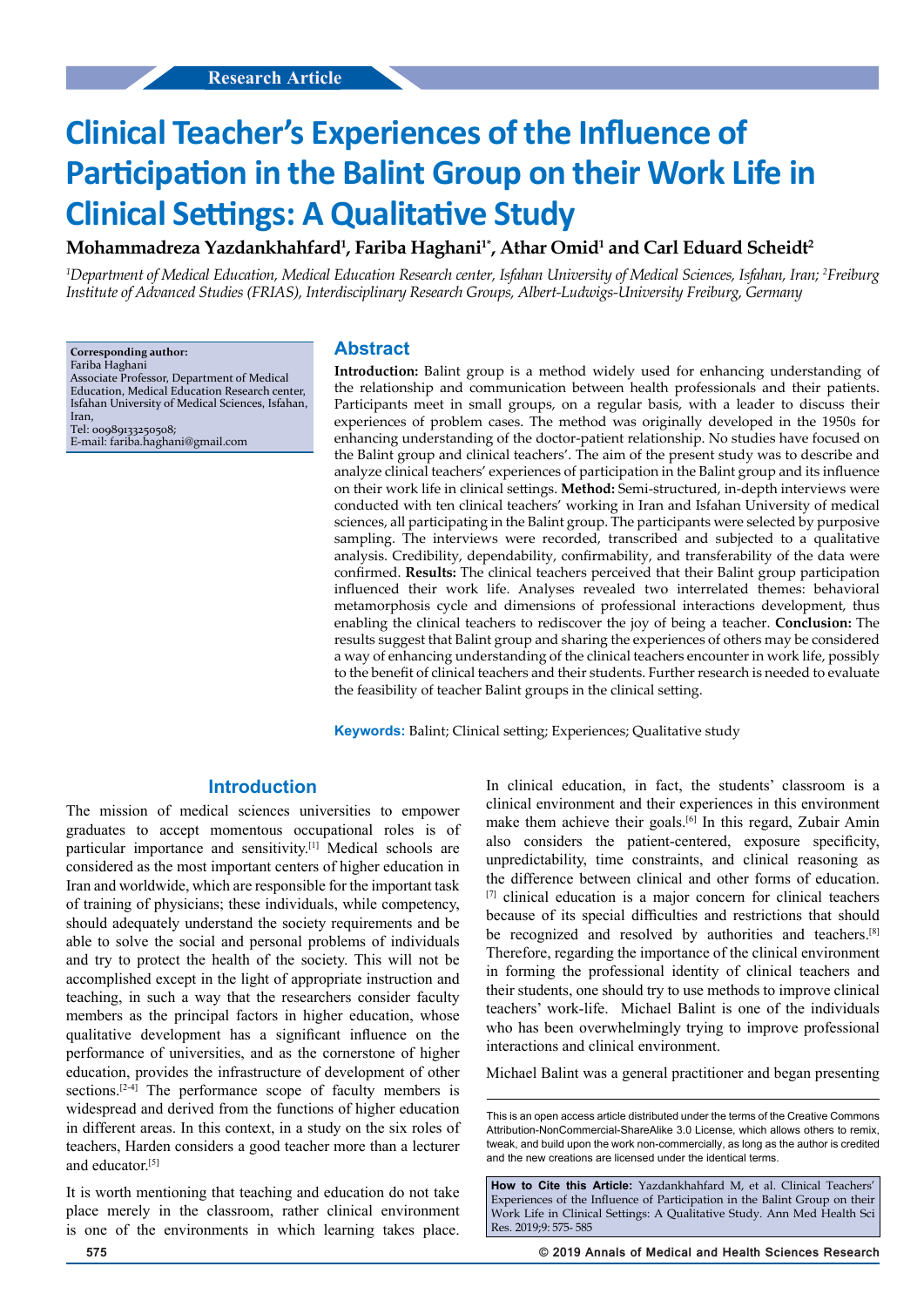seminars for general practitioners in 1950.<sup>[9,10]</sup> He concentrated on examining the doctor-patient relationship. The goal of the Balint group is to provide a better understanding of the emotional content of the doctor-patient relationship for physicians in order to make them more capable physicians.[11] Generally, the Balint groups have between 4 to 10 members and meet regularly (usually once a week to once a month.<sup>[12]</sup> In this regard, review of various literatures indicated that the number of participants in different Balint groups, the time of each session, and the number of sessions varied from 3 to 17 individuals, between 55-120 minutes, and between 5 to 104 sessions, respectively, which lasted from 6 weeks to 2 years.[13-29] In Balint sessions, members of the group disclose their experiences, feelings, and internal reflection to other members of the group. Talking about feelings can make a person aware of his/her strength and ability, thus enabling them to be analyzed and understood. The traditional styles of Balint groups have been modified in order to meet the requirements of specific participants.[23]

Over the past few decades, the popularity of the Balint group has increased in various group programs, and a noticeable number of studies have examined the prevalence, combination, leadership, outcomes, and evaluation of the Balint group. In addition, numerous literature has stressed the importance of the relationship between clinical groups (including physicians, nurses, physiotherapists, and students of these fields) and the patient, and its effects on patient compliance, treatment outcomes, and the risk of litigations. Furthermore, several studies have provided evidence on the improvement of the clinical understanding of the therapeutic groups of the dynamics of the relationship between them and the patient after participating in the Balint sessions.<sup>[15,17,19,23,26,30-33]</sup> A phenomenological study was conducted by Dahlgren et al. in 2000 with semi-structured in-depth interviews with three physiotherapists at their own work in Sweden. Eight themes were extracted from the interviews in this study and the final result was obtained as the Balint group and sharing experiences were strategies to enhance understanding when facing patients in clinical work, which was likely beneficial to the physiotherapists and patients.[26] Another phenomenological study was carried out in 2008 by Kjeldmand and Holmstrom at the University of Uppsala, Sweden. The result of this study was five themes and general practitioners described the participation in the Balint group as highly beneficial to their professional lives. Therefore, Balint groups may help general practitioners to prevent burnouts.[20] In 2009, a mixed study was performed by Graham et al. on 17 psychiatric residents and counselors. The results indicated that the groups were disturbing, and most participants were able to increasingly adapt to and benefit from the psychological learning process, however, some of the participants tried to match the group.

[29] A study was performed by Manouchehri et al. in AL Zahra Hospital, Isfahan University of Medical Sciences, Isfahan, Iran. 55 nurses were selected and randomly divided into experimental and control groups in this study, however, 12 cases were finally analyzed in each group. The results obtained from this study revealed that the Balint group was effective only on the level of stress of the private life scales.[19]

The Literature indicates that the members of the Balint group in its traditional and original form were general physicians,

however, currently, the Balint group participants could include all those who, in their careers, always deal with individuals ask for professional help from them for treatment, care, problemsolving, training, and advice. Therefore, today teachers, nurses, physiotherapists, lawyers, judges, clerics, social workers, psychologists, counselors, and interns of these disciplines who engage in referents, participate in the Balint groups in addition to the general practitioners, medical specialists, and psychiatrists. [18,19,22,26,29,32,34]

Balint groups are active worldwide, but in Iran, there was no evidence of using the Balint group as a formal educational activity for teachers (clinical teachers) or students from medical sciences universities. A useful strategy for overcoming of difficult experiences may be to share them with others. For the clinical teacher, however, this is not easily accomplished. In Iran, clinical teachers are limited in their ability to share their experiences because of their busy time due to therapeutic and educational roles. Therefore, clinical teachers are suppressing their emotions and in the long run, it may cause psychological stress on them so reflection in peer groups might be an approach for avoiding psychological stress. No previous rigorous qualitative studies exist on teacher Balint groups. The aim of this study was therefore to explore clinical teachers' experiences of Balint group participation and its influence on their work life in clinical settings. To date, that is the only published study considering the influence of Balint group participation on the clinical teachers' work-life in the clinical environment.

# **Methods**

This qualitative study applied conventional content analysis. The study participants included clinical teachers from Iran and Isfahan University of medical sciences. Inclusion criteria were having at least 3 years of clinical training experience and willingness to participate in the study. Similarly, the study exclusion criterion was the lack of attendance in more than half of the Balint group sessions. After performing Balint sessions (eight two-hours) from the 13 clinical teachers who participant in, all 10 clinical teachers who had inclusion criteria, were selected by purposive sampling. For transferability and acceptability of the data, the clinical teachers were selected with the maximum variation in terms of field of specialty and number of service years as the faculty member.

The data were collected through individual semi-structured, indepth interviews were conducted with all ten clinical teachers, which continued until data saturation. The time and place of the interviews were arranged according to the participants' preference, and the interviews were held in quiet settings. The anonymity of the participants, confidentiality of their data, the need to record voices, and the possibility of withdrawal from the study were explained to all participants, and informed consent was obtained from them before commencing interviews. Interviews were conducted by the researcher and began with a general open question ("What experience did you have in the Balint group?"), and probing questions were asked according to the participants' responses and interview process ("In your opinion how will this experience change your behavior?", or "How will this experience change your professional interactions?"), and the interviewer assessed the accuracy of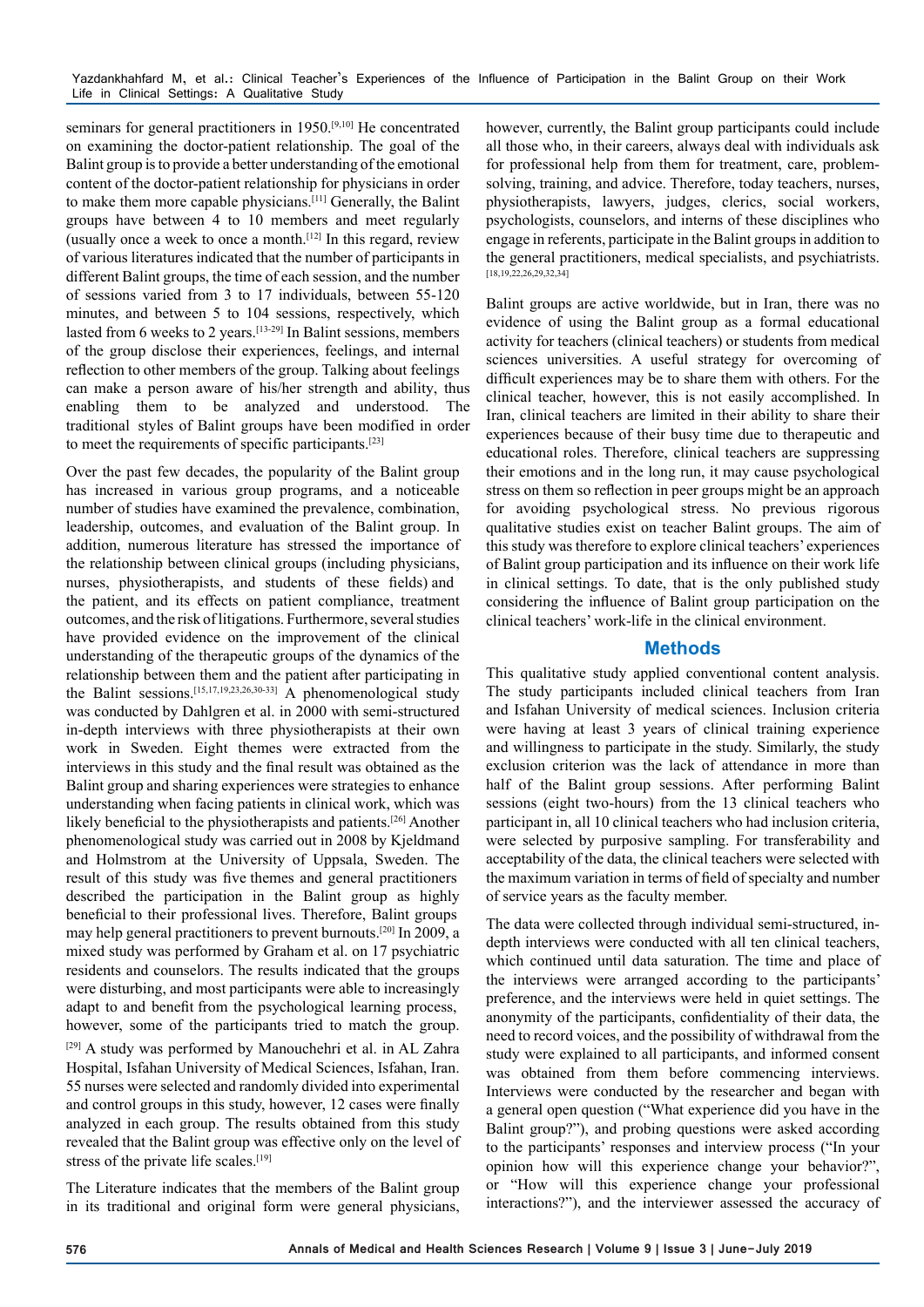their understanding by asking deeper questions ("What do you mean by saying so?" or phrases such as "Please explain in more details"). Each interview lasted 30-60 minutes depending on participant responses to interview questions and was face-toface.

The Graneheim and Lundman's methods were used to analyze the data  $[35]$  such a method includes:

1) Transcription of the interviews and field notes right after the end of interview sessions;

2) Reading the transcription of the interviews for a better understanding of the contents;

3) Identifying meaning units and primary codes;

4) Categorizing similar codes into main categories; and

5) Identifying the main themes of the categories.

To assess data accuracy, the authors have used credibility, dependability, conformability, and transferability criterion. To determine the credibility of data, there was a constant link between the subject and data (constant comparison). The opinions of the research team regarding the process of interviews and data analysis were considered (peer checking). The interview transcripts and findings were also shared with some of the participants (member checking). In addition, the researcher had a prolonged engagement with participants. In order to determine the dependability of the data, an external observer out of the research team, who was familiar with the methodology of qualitative research, was consulted who had a consensus about the results (external checking). To determine the conformability of the findings, the researcher also attempted which records all activities and a report of the research process was prepared. The transferability was confirmed by sharing the results with two faculty members out of the study who were in a similar situation as that of the participants of the present study who confirmed the findings.

### **Results**

In this study, ten clinical teachers (seven females and three male) that participate in 8 Balint group sessions were interviewed. The age of participants varied between 30 and 54 years old. The population varied in terms of field of specialty and number of service years as a faculty member [Table 1].

From the analysis of participants' narratives, two themes including "behavioral metamorphosis cycle" and "dimensions of professional interactions development" were extracted.

Each of the themes included the categories and subcategories that are explained in detail in this section. In order to provide documentation and examples related to these intrinsic categories and subcategories, the quotations of their narrators are presented exactly as they have been expressed.

The behavioral metamorphosis cycle included categories of "self-awareness", "other-awareness", "building personal Identity" and "building social Identity". The dimensions of professional interactions development also included categories of "the process of promoting interaction with the student", "promoting interaction with the patient" and "building professional identity" [Table 2].

#### **Behavioral metamorphosis cycle**

In this theme, clinical teachers change their behavior in interaction with their students purposefully, and for this to happen, they must pass through four stages of the behavioral metamorphosis cycle [Figure 1]. Almost all clinical teachers participating in the study following the attendance in Balint group sessions had a positive experience in their behavioral change with students.

**Self-awareness:** Most of the participants acknowledged this experience that if it is expected that behavioral change occurs in the face with a student, the individual has to develop selfawareness. This category refers to subcategories such as "Revising feelings, experiences, and behaviors of oneself" and "Changing interactions' nature".

**Revising feelings, experiences, and behaviors of oneself:** The participants of this study made this point in different ways that the experience of attending 8 sessions of Balint group meetings had allowed them to revise their feelings, experiences, and behaviors.

In this regard, one of the participants says how presence at Balint group has made him identify his feelings: *"I mean these meetings made me get to know these feelings practically. It was very good in this regard"* (Participant no. 7).

Regarding the revision of experiences, another clinical teacher also says, *"Attending Balint sessions helps us review both what we have done and what others have made us face, which is very good in this regard"* (Participant no. 10).

In addition, concerning the revision of our behaviors, another clinical teacher states, *"I think these sessions at least help us stop judging ourselves one-dimensionally and listen to others'* 

| Table 1: Demographic characteristics of clinical teachers interviewed in the role of Balint group in the behavioral metamorphosis cycle and the development<br>of professional interactions of clinical teachers. |     |        |                       |                            |                                    |                                              |  |
|-------------------------------------------------------------------------------------------------------------------------------------------------------------------------------------------------------------------|-----|--------|-----------------------|----------------------------|------------------------------------|----------------------------------------------|--|
| <b>Participant No</b>                                                                                                                                                                                             | Age | Sex    | <b>Marital status</b> | Academic rank              | <b>Field of Specialty</b>          | Number of service years as<br>faculty member |  |
|                                                                                                                                                                                                                   | 40  | Female | Married               | Assistant Professor        | Endocrinology and Adult Metabolism | $3 - 10$                                     |  |
| 2                                                                                                                                                                                                                 | 49  | Female | Single                | Assistant Professor        | Pediatrics' Infectious diseases    | $11 - 18$                                    |  |
| 3                                                                                                                                                                                                                 | 43  | Female | Married               | Assistant Professor        | Women's Infectious diseases        | $3 - 10$                                     |  |
| 4                                                                                                                                                                                                                 | 30  | Female | Married               | Assistant Professor        | Orthodontic                        | $3 - 10$                                     |  |
| 5                                                                                                                                                                                                                 | 31  | Female | Married               | Assistant Professor        | Orthodontic                        | $3 - 10$                                     |  |
| 6                                                                                                                                                                                                                 | 42  | Female | Married               | Assistant Professor        | Nephrology                         | $3 - 10$                                     |  |
|                                                                                                                                                                                                                   | 42  | Male   | Married               | Assistant Professor        | Urology                            | $11 - 18$                                    |  |
| 8                                                                                                                                                                                                                 | 42  | Male   | Married               | Associate Professor        | Infants                            | $3 - 10$                                     |  |
| 9                                                                                                                                                                                                                 | 47  | Male   | Married               | <b>Assistant Professor</b> | <b>Traditional medicine</b>        | $3 - 10$                                     |  |
| 10                                                                                                                                                                                                                | 54  | Female | Single                | <b>Assistant Professor</b> | Children                           | $11 - 18$                                    |  |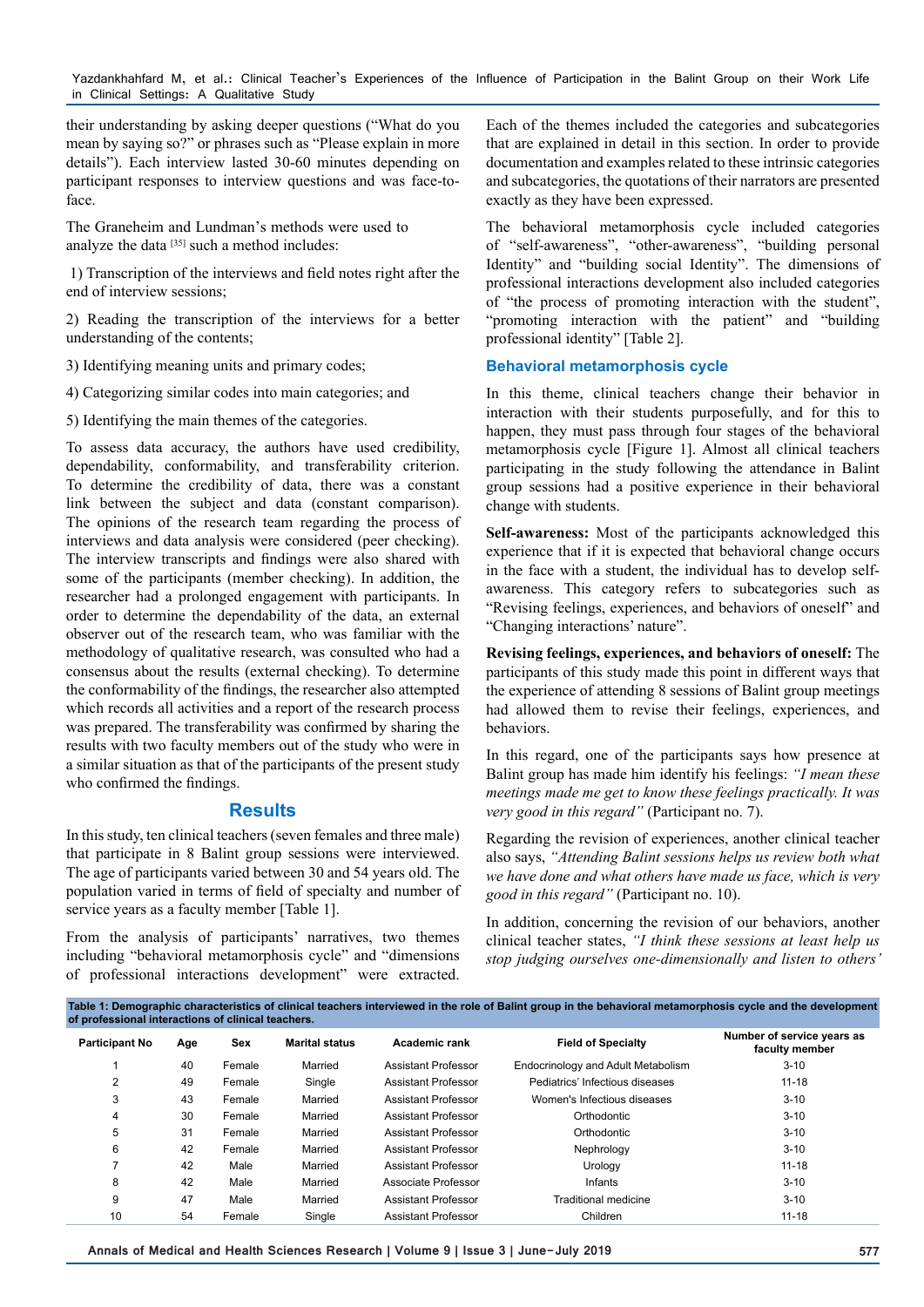*judgments as well and understand what others may feel about us. As a result, this causes us to better understand the other party or even our own behaviors, i.e. we can see how others think or feel about our behavior"* (Participant no. 4).

**Changing the interactions' nature:** Changing the nature of interactions is another possibility provided to create the opportunity to attend Balint meetings for clinical teachers, in a way that one of the participants refers to gaining new insight in interaction with the student and considers avoiding looking down on students and not judging them in this interaction as evidence of this subcategory: *"Joining the Balint group, I obtained more insight, experience, and understanding of the teacher-student interaction and learned not to try to always look down on and judge students or residents. In fact, attending Balint sessions made me know that senses, behaviors, deeds, and words a student has and displays might have originated from a series of senses I have not been aware of and always tried to control, but now, a new window has opened before my eyes"* (Participant no. 9).

Furthermore, another clinical teacher implies maintaining the distance from the student as another evidence of change in interaction nature of clinical teacher-student*: "The doctor she felt very close to a particular student. You should neither get so close to the student that you get involved nor stay so away that you cannot establish communication with him/her. In my opinion, I gained very good experience at Balint…it was a good experience for me regarding the fact that how I should treat the student and how close I should get to them"* (Participant no. 3).

Moreover, another teacher mentioned more maturity of behavior or more dominance over oneself as signs of change in interactions with the student: *"From my point of view, these sessions helped us to perform more maturely while interacting with all people, not just students, and have more dominance over you"* (Participant no. 7).

**Other-awareness:** The clinical teachers' words also indicate that another stage that has to be passed through and brings about behavioral change in the face with students is developing "otherawareness". This category is also on the basis of subcategories like "putting yourself in others' shoes" and "understanding others' feelings and developing a holistic approach".

Putting yourself in others' shoes: One of the subcategories that were formed as a result of analyzing the contents of the participants' interviews in Balint sessions about how clinical teachers developed "other-awareness" was "putting yourself in others' shoes". In this regard, one of the participants says, *"For example, when a student makes a mistake or builds an inappropriate interaction with you, you are able to put yourself in his/her shoes in this meeting"* (Participant no. 2).

The same teacher mentions putting yourself in the student's family's shoes as well as in the student's shoes: *"When we are with students, it is obvious that all students do not show the same behavior; a student might not have studied well, may become involved in argument with you, come late, and so on. Before the Balint, I only thought that he/she was a student, arrived late and had to be punished so that he/she would not be late anymore, but now, I put myself in the student's and his/her family's shoes"*  (Participant no. 2).

In his interview, another teacher mentions paying attention to other aspects of students' lives as one of the methods of putting ourselves in their shoes: *"Although a human thinks he might be considering different aspects, there are some aspects that may be hidden to him…we have to be very careful that a student is a person with all aspects of a human a part of which has come to us to learn something"* (Participant no. 3).

Another clinical teacher speaks more generally and points out looking at the problems from other people's point of view (not particularly from the student's or his family's viewpoint): *"I think the most important thing which was very considerable for me is that in face with an issue, the person should put himself* 



**Figure 1:** Behavioral metamorphosis cycle.

| Table 2: Subcategories, categories, and themes about the role of Balint group in the behavioral metamorphosis cycle and the development of professional<br>interactions of clinical teachers. |                                                          |                                                        |  |  |  |  |
|-----------------------------------------------------------------------------------------------------------------------------------------------------------------------------------------------|----------------------------------------------------------|--------------------------------------------------------|--|--|--|--|
| Sub categories                                                                                                                                                                                | <b>Categories</b>                                        | <b>Themes</b>                                          |  |  |  |  |
| Revising of feelings, experiences, and behaviors of oneself                                                                                                                                   | Self-awareness                                           |                                                        |  |  |  |  |
| Changing interactions' nature                                                                                                                                                                 |                                                          |                                                        |  |  |  |  |
| Putting yourself in others' shoes                                                                                                                                                             | Other-awareness                                          | Behavioral metamorphosis cycle                         |  |  |  |  |
| Understanding others' feelings and developing a holistic approach                                                                                                                             |                                                          |                                                        |  |  |  |  |
| Modifying feelings                                                                                                                                                                            | Building individual identity                             |                                                        |  |  |  |  |
| Modifying behavior                                                                                                                                                                            |                                                          |                                                        |  |  |  |  |
| Enhancing interaction with family                                                                                                                                                             | Building social identity                                 |                                                        |  |  |  |  |
| Enhancing interaction with society                                                                                                                                                            |                                                          |                                                        |  |  |  |  |
| Sharing feelings and experiences in face with the student                                                                                                                                     |                                                          |                                                        |  |  |  |  |
| Critical thinking about interaction with the student                                                                                                                                          | The process of enhancing interaction with the<br>student | Dimensions of professional interactions<br>development |  |  |  |  |
| Changing the nature of interaction with the student                                                                                                                                           |                                                          |                                                        |  |  |  |  |
|                                                                                                                                                                                               | Enhancing interaction with the patient                   |                                                        |  |  |  |  |
|                                                                                                                                                                                               | Building professional identity                           |                                                        |  |  |  |  |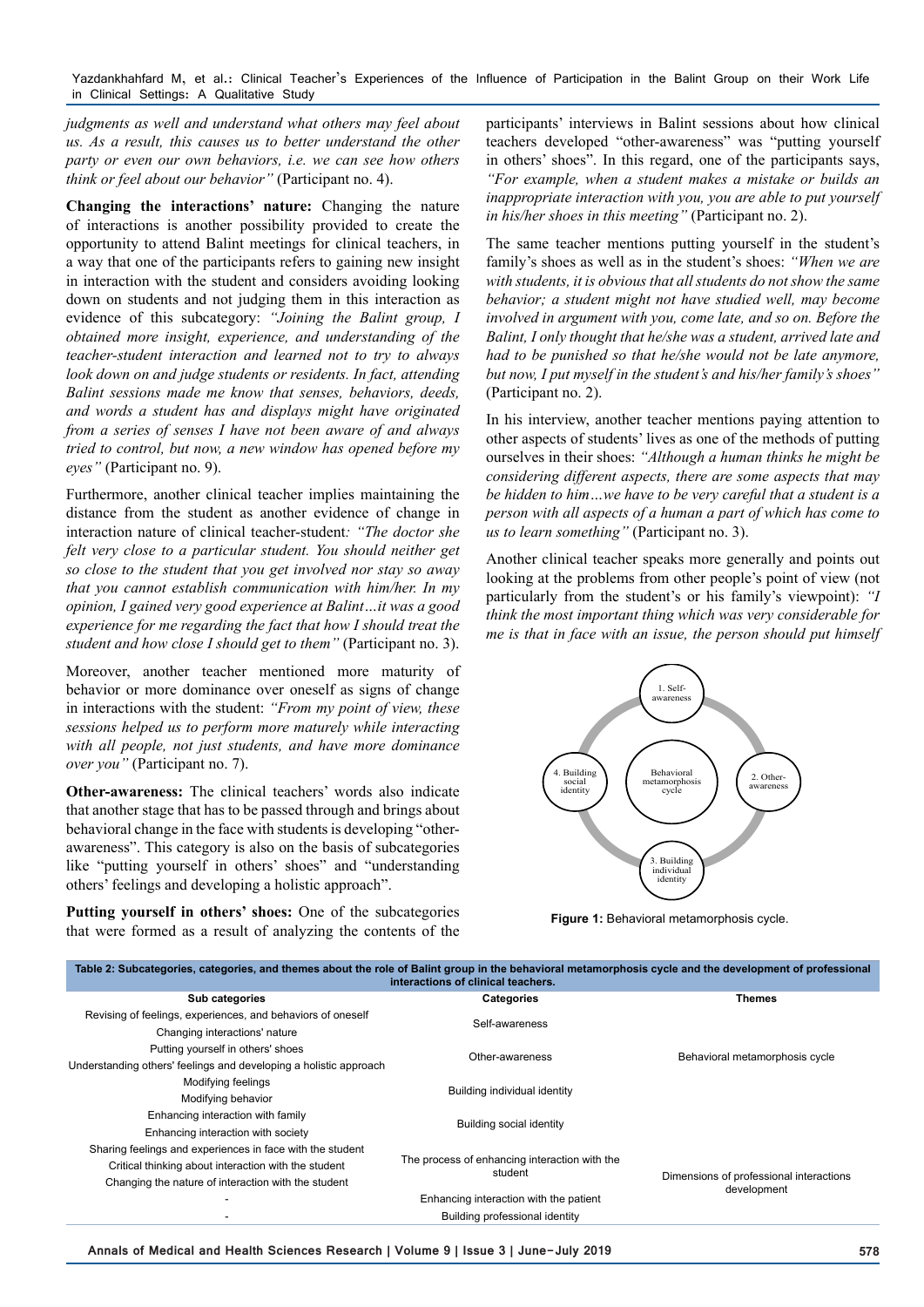

**Figure 2:** Dimensions of professional interactions development.

*in different people's shoes involved in that issue and look at it from their point of view, which affects the way I, myself, behave in face with that issue"* (Participant no. 8).

**Understanding others' feelings and developing a holistic approach:** Participants of this study approved "understanding others' feelings and developing a holistic approach" and perceived that as another stage toward "other-awareness". The clinical teachers mentioned important points to describe their viewpoints.

One of the teachers explains his experience of understanding the feelings of the teachers in the Balint meetings as follows: *"For example, as I see one of the teachers here has had a problem with one of the residents and ask myself how I would feel if I were in his shoes…may help me in problem-solving"* (Participant no. 6).

Another clinical teacher expresses his perception of other teachers in Balint meetings and the reverse use of them in developing "other-awareness" and eventually behavioral change: *"Before attending this session, I always thought the problem between me and my student might be specific to me and might lose my self-confidence that way, but when I see there are other people with the same problems, I regain my initial selfconfidence and come to the conclusion that these challenges are specific to teacher-student relations and may happen to everyone"* (Participant no. 9).

In this regard, another teacher believes, *"When I have a problem*  with a student and express it in these meetings, what cheers me *up is that I realize that I am not alone and there are other people*  with the same problem" (Participant no. 2).

Regarding the development of a holistic approach, the same participant says, *"For example, when you think a student has made a mistake or has an improper interaction with you, the fact that in this meeting you are able to put yourself in the student's, personnel's and your shoes and even see yourself from the viewpoint of someone superior to you helps you develop a holistic approach. When you develop a holistic approach in a problem, you can analyze the problem more carefully"* (Participant no. 2).

In another part of the interview, the same teacher talks about developing a holistic approach: *"The approach that a person looks down on other people is exactly this Balint"* (Participant no. 2).

imply that "building individual identity" is another stage to pass through in order to change behavior in the face with a student. This category is made up of subcategories including "modifying feelings" and "modifying behavior".

**Modifying feelings:** "Modifying feelings" is a subcategory that we developed as a result of analyzing the interview contents of the participants in Balint meetings about how to "build individual identity" among the clinical teachers present at the meetings. One of the participant's talks about modifying feelings toward family, colleagues, friends, and students*: "During past weeks, I faced some cases. For example, I had a conflict with my wife over an issue, and I noticed I was immediately flying off the handle and getting upset about that. After a moment, however, I came to my senses and told myself that what she just said stimulated anger in me, so why am I so angry now? Because I have become so tired today and my threshold of tolerance has been lowered and I cannot behave logically. Therefore, I honestly told my wife I'd had a hard day that day and she shouldn't expect me to listen to her and answer her logically. Then I asked her to let me sleep then so that we could discuss that issue the next day. So, I went to bed, and she became so sad, but if I had stayed awake, she would have become much more upset…But I want to say that modifying feelings makes you have a better life. A lot of the arguments between families, colleagues, friends, and between teachers and students result from a lack of awareness of feelings"* (Participant no. 7).

Another clinical teacher talks about moderation in attitude and feelings: *"Look, when a person reaches moderation in his/her, let's say, attitude and behavior, it doesn't matter where he/she is; I mean, it isn't specific to workplace and helps him/her in all of his/her relationships at home, work, etc…"* (Participant no. 2).

In this regard, another clinical teacher says, *"Personally, when I saw others have the same feelings I had and realized where I could have behaved better and where it wasn't really my fault, I felt so relieved, which was really good for me in this regard. It seemed that a hidden burden was heavy on my shoulders and I was ignoring it"* (Participant no. 10).

Regarding the effect of Balint meetings in removing past unpleasant feelings and emotions, the same participant says*, "These meetings made my past unpleasant and negative feelings and emotions lose their power as they are disclosed… Anyway, this is an achievement and, as I said, helps you lessen the negative burdens"* (Participant no. 10).

**Modifying behavior:** One of the subcategories associated with the category of "building individual identity", which has been frequently mentioned in the participants' words, is "modifying behavior" that is expected to take place after "modifying feelings". In this regard, one of the teachers describes "modifying behavior" as a change in decision-making in all aspects of life: *"The quality of our decision-making and our viewpoint toward life or education completely changed"* (Participant no. 2).

The same teacher mentions avoiding haste and judgment as evidence of "modifying behavior": *"You are not allowed to judge in these meetings, so you avoid haste and judgment to some extent"* (Participant no.2).

**Building individual identity:** The clinical teachers' words

Another teacher refers to becoming a better person as a result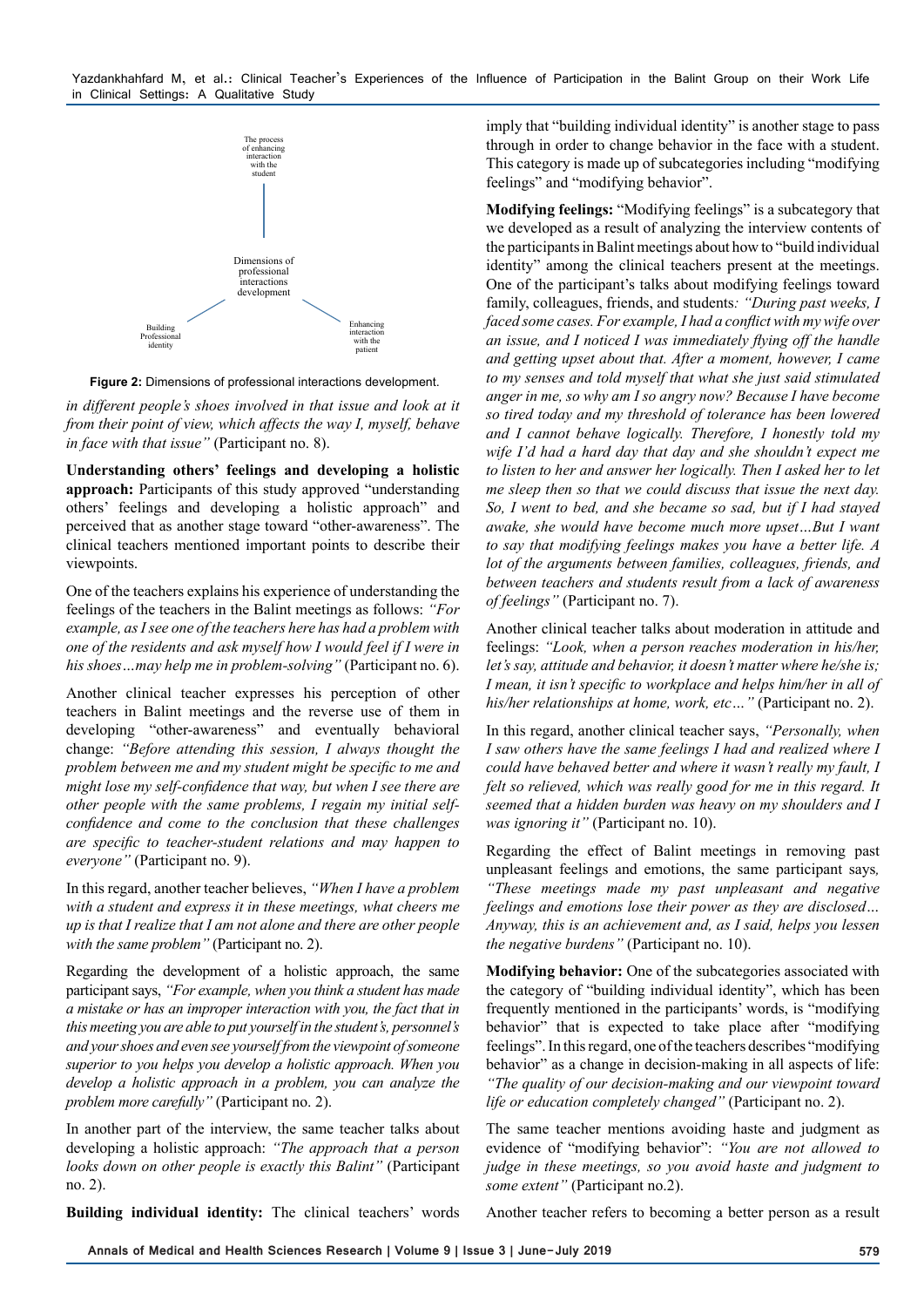of "modifying behavior": *"Balint group is a window to a new world that helps you have a tool with which you can live more easily, help each other more, and in the whole, be a better person. However, it takes practice"* (Participant no.7).

Another clinical teacher mentions becoming stronger as a sign of "modifying behavior", which occurs in Balint group: "Of course, sometimes the unpleasant things come back to you like fire under ash, and you feel that experience again. However, it makes you stronger because other people also give their remarks" (Participant no.10).

Another teacher mentions changes in a person's disposition as the effect of attending these meetings on "modifying behavior": *"For example, when you face a problem that has bothered and made you worried, whether in the workplace with a student, in the hospital between you as a doctor and a patient, between you and your child, and between you and your spouse or family, if you learn to look at the issue from the other party's viewpoint and this becomes a part of your disposition, you can extend it in all other areas and situations"* (Participant no. 1).

**Building social identity:** According to the teachers' words, "building social identity" is another stage to go through so as to change behavior in the face with students. The category consists of subcategories including "enhancing interaction with family" and "enhancing interaction with society".

**Enhancing interaction with family:** "Enhancing interaction with family" is considered one of the two subcategories of "building social identity" and is developed from the participants' point of view by attending Balint meetings. In this regard, one of the clinical teachers says, *"Certainly, when you are influenced by something somewhere, other aspects of your life including behavior toward every single family member and patients as well as other members of society are influenced, and this is not limited to students for whom these meetings have been held"* (Participant no. 6).

Another participant says, *"It is true that our meetings were about students, but they have positively affected my relations with others, i.e. my family members and colleagues"* (Participant no. 10).

Another teacher perceives the improving relationship with your children and spouse as a result of enhancing interaction with family: *"In my opinion, these relations, i.e. teacher-student, father-child, or husband-wife relations change your attitude toward problems and issues"* (Participant no. 3).

Another participant considers the effect of attending Balint meetings on enhancing interaction with family in personal life: *"I didn't use to put myself in others' shoes a lot, but now, I do, which is definitely effective in my personal life as well"*  (Participant no. 4).

**Enhancing interaction with society:** "Enhancing interaction with society" makes up another component of "building" social identity" that is met by attending Balint meetings. One of the clinical teachers defines it as avoiding hasty decision and recognizing others' rights in daily interactions with them: *"In fact, the same thing I said about interaction with students applies to interaction with people present in your life including your spouse, children, parents, and other members of society,* 

*and you have to give them rights in communications and interactions and shouldn't decide quickly"* (Participant no. 5).

Another clinical teacher perceives "enhancing interaction with society" as looking at problems from the viewpoint of the society members: *"To begin with, it was a new experience for me and I learned to put myself in different people's shoes and look at problems from the point of view in face with different things happening in my life, which is not ineffective in my opinion"*  (Participant no. 8).

One of the participants believes that despite the fact that Balint meetings were held to improve teacher-student interactions, it has led to the improvement of interaction with society in addition to the enhancement of the individual aspect of interaction: *"Certainly, when you are influenced by something somewhere, other aspects of your life including behavior toward every single family member and patients as well as other members of society are influenced, and this is not limited to students for whom these meetings have been held"* (Participant no. 6).

All in all, the theme of "behavioral metamorphosis cycle and its categories and subcategories was focused on some specific changes in hidden and evident behavior of clinical teachers and tried to show why and how attending Balint meetings led to gradual behavioral change".

## **Dimensions of professional interactions development**

Given the words of the clinical teachers, Balint meetings had managed to create a theme called "dimensions of professional interactions development" consisting of three dimensions or categories including "the process of enhancing interaction with the student", "enhancing interaction with the patient", and "building professional identity" all of which a person needs to develop [Figure 2].

**The process of enhancing interaction with the student:**  Based on the participants' words in Balint meetings, it was concluded that "the process of enhancing interaction with the student" is a dimension of "dimensions of professional interactions development" in a clinical teacher, and the origin of this category itself is made up of stages or subcategories including "sharing feelings and experiences in face with the student", "critical thinking about interaction with the student", and finally "changing the nature of interaction with the student".

**Sharing feelings and experiences in face with the student:**  "Sharing feelings and experiences in the face with the student" is a subcategory of "the process of enhancing interaction with the student" that occurs in different forms in Balint meetings. One of the participant's states that this happening also takes place in the face with the student by sharing the narrator's feeling, other teachers in the meeting, and even the leader of the group: *"This happening occurs through a narration of the person, his colleagues and words of the leader of the group. Also, the experiences that others discussed had definitely happened to different people more or less, so everyone had a shared feeling about this issue"* (Participant no. 8).

In this regard, another clinical teacher says, *"As soon as I felt there was a shared feeling between me and others in the similar conditions, i.e. both of us might become sad, happy or angry in*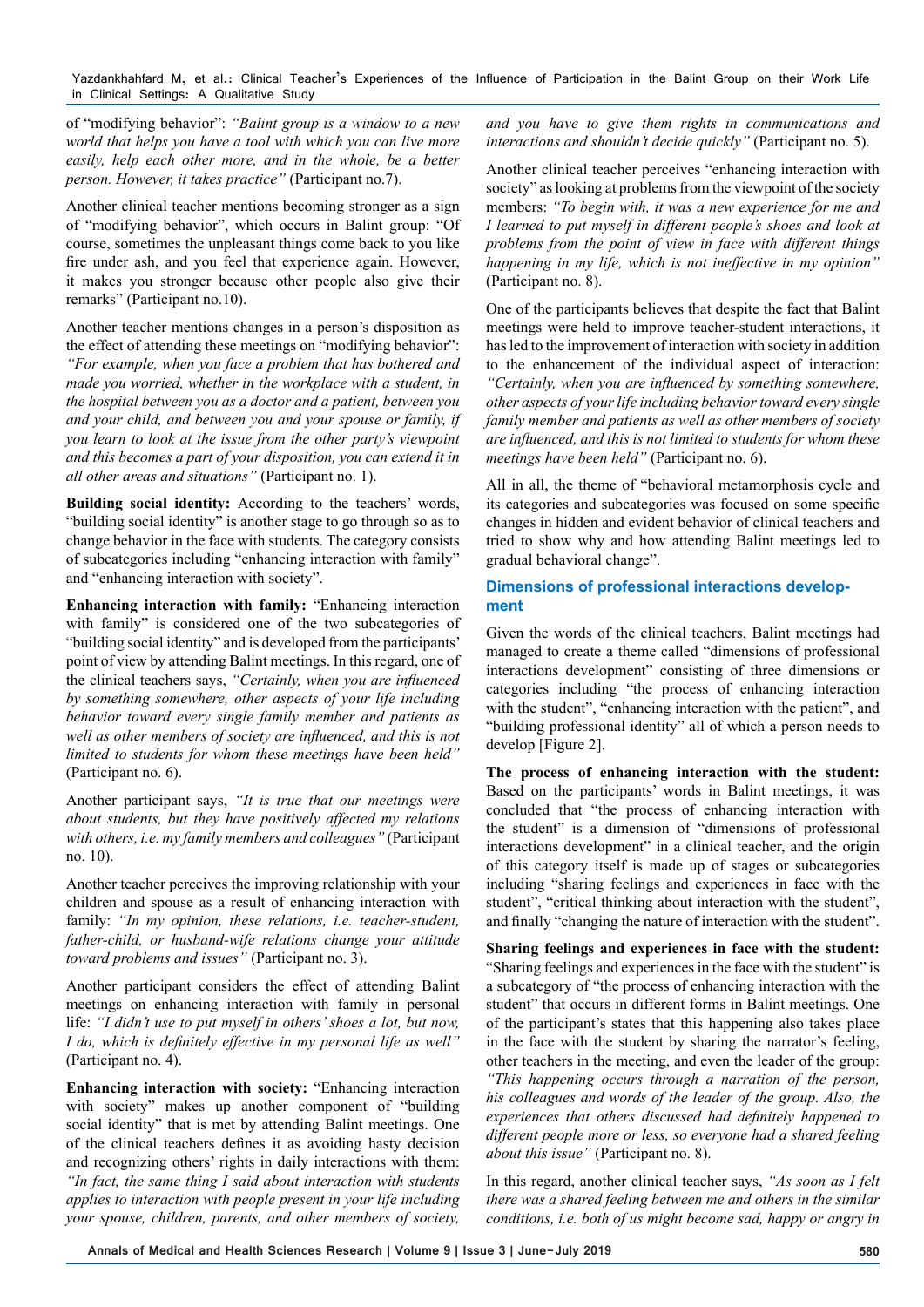*the same situation, made me feel that my feelings were totally natural, rather than unusual; I had shared feelings with others, and the same situations would make others feel the way I did. In addition, discussing these feelings helps you feel relieved and understand that this is something normal and you don't need to be worried about it"* (Participant no. 4).

Another clinical teacher refers to his enthusiasm for sharing feelings: "*It was interesting to me to listen to others' feelings about a problem and the way they think or feel about it"* (Participant no. 1).

Another participant describes sharing feelings with the participants in Balint meetings as follows: *"Balint wants us to put ourselves in the persons' shoes raising the problem and then face the problem from his emotional viewpoint"* (Participant no. 2).

Concerning sharing experiences in Balint meetings and how to use that in interactions with the student, another clinical teacher says, *"Through participation in these meetings and using other teachers' experiences, I perform a simulation about the particular cases about which those teachers talk so that I can behave like that if I have a similar student"* (Participant no. 5).

Regarding learning the teacher-student interaction through sharing experiences, the same participant says, *"I have been teaching only for four years, and when a colleague with around 20 years of experience working with students expresses his experiences, especially with special students whom you may face twice in every ten years or even never, you won't behave that student like it is your first time because you know something similar has happened before and one of your colleagues has told you about his experience. Therefore, if something similar happens, you can definitely show a better reaction because some case may occur once or never" (*Participant no.5).

Regarding learning the teacher-student interaction through sharing feelings, another clinical teacher says, *"For example, I may have an unpleasant experience and convey this feeling, and some people give positive sense and some negative sense; now that different feelings are discussed, I receive those feelings, and if I am faced with similar conditions later, not necessarily the same conditions, I'll consider this before making a decision, which makes me look at and feel an issue in another way. As a result, I think negative and aggressive behavior will decrease and your mood changes will be reduced and reach a moderate level"* (Participant no. 1).

**Critical thinking about interaction with the student:**  "Critical thinking about Interaction with the student" is another subcategory of "the process of enhancing interaction with the student" about which one of the clinical teachers expresses his feeling after attending Balint meetings: *"I believe the teacherstudent relationship, which was probably considered a one-way relationship before in which always the teacher was right and the student was guilty, has now changed and I'm sure that I have to consider different components of the student and consider him convergent with me and before judging his behavior, do a behavioral analysis first"* (Participant no. 9).

In this regard, another teacher says, *"We have to look at the student multi-dimensionally, i.e. he has other problems and concerns rather than a person who has come just to study* 

*here; I really consider such things more after I attended Balint meetings"* (Participant no. 3).

Another clinical teacher describes critical thinking about interaction with the student as looking from outside: *"Balint allowed us to stay away from the middle of every event and look at what is happening in the middle as a spectator, which helps us understand the situation better or find a solution to improve the current situation"* (Participant no. 8).

**Changing the nature of interaction with the student:** Another subcategory associated with "the process of enhancing interaction with the student" category to which the participants referred is " changing the nature of interaction with the student" that is expected to occur after "sharing feelings and experiences in the face with the student" and "critical thinking about interaction with the student". In this regard, one of the teachers describes his achievement as follows: *"I gained a lot of interesting experience at Balint. Perhaps if people had discussed other problems or experiences, we would have had more experience, but this was a good experience for me in terms of how to behave students and how much to get involved with them"* (Participant no. 3).

Another clinical teacher says, *"I think these meeting at least makes us avoid our own one-dimensional judgment and understand how others may feel as well and then it helps us better understand the other party or even our own behavior, i.e. we can see how others think or feel about our behavior"* (Participant no. 4).

Another teacher mentions changing the nature of interaction with the student: *"Taking part in Balint group certainly changes the nature of interactions with the student because joining this group and listening to others' opinion from the students' points of view enlighten many factors that I had not noticed before and helped me not judge or behave hastily"* (Participant no. 9).

Another clinical teacher says, *"I think participating in Balint meetings has changed the nature of my interactions with my students to some extent"* (Participant no. 3).

Another teacher describes the value of sharing experience in "changing the nature of interaction with the student" as follows: *"Within the Balint group, some teachers are more experienced, have seen more students, and more things have happened inside their groups. So, you definitely learn from them. You really don' think what will happen if you behave your student like this or how different people should behave. I mean, the experience which is shared can affect your understanding in your relations"* (Participant no. 5).

**Enhancing interaction with the patient:** Another dimension or category of the "dimensions of professional interactions development" was "enhancing interaction with the patients" that is resulted from analyzing the contents of interviews.

In this regard, one of the clinical teachers says, *"It can be definitely effective in our professional work because everyone may be involved with patients with different characteristics… for example, a Balint group consisting of some colleagues can be definitely very helpful professionally in terms of how to communicate with different cases, which cases are not suitable to work on because they may trouble both us and them and so on"* (Participant no. 5).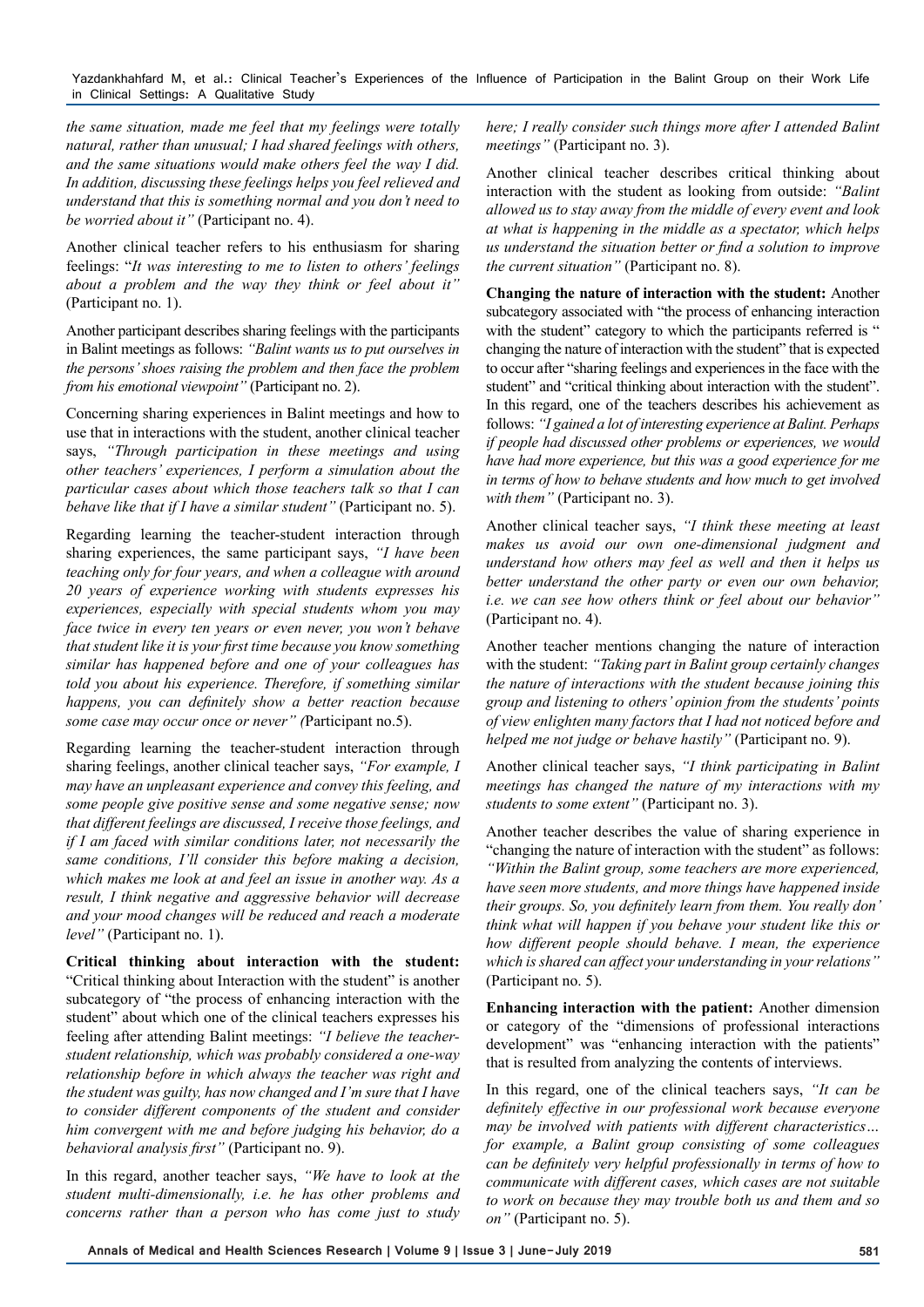Another clinical teacher explains*, "This is also applied to a doctor in the face with a patient. For example, I learn not to make a quick decision about every case and think about the behavior I want to have toward a student or patient before I react"* (Participant no. 6).

Another participant mentions the necessity of attending Balint meetings for "enhancing interaction with the patient" as follows: *"Regarding the last meeting I had, I took advantage of that in my behavior toward my patients"* (Participant no. 7).

**Building professional identity:** The participants of this study mentioned "building professional identity" as another dimensions or category of the "dimensions of professional interactions development."

In this regard, one of the clinical teachers says, *"I think the professions of medicine and therapy, and especially teaching can create so much burnout and lead to monotonous routines. So, attending Balint meetings and listening to his/her colleagues', the group leader' and others' viewpoints from the students' points of view are very helpful for that teacher and can really help the teacher in class management and facing the students"* (Participant no. 9).

Another participant describes his own "building professional identity" by attending such meetings as follows: *"Regarding its effect on my professional life, I can say that my self-confidence has been boosted, i.e. I used to feel that when something happened or something was said, other did not feel the same as I did, but now in understanding that others have the same feeling as well, which boosts my self-confidence" (Participant no. 4).* 

Another colleague considers attending Balint meetings very effective in forming professional identity*: "I believe Balint group can make a person reach moderation in behavior and feelings and feel this moderation in the face with students in professional environments, i.e. work environments. It means when you share a feeling and experience and others reflect that…and express different viewpoints, you reach moderation in behavior, which helps you reduce inappropriate behavior and feelings. Also, you can manage those conditions better, which helps you be able to show better behavior in other situations similar to those shared among you and other participants. These meetings were held in a way that even if new experiences come up, you will be stronger as a result of the very moderation I just mentioned"* (Participant no. 7).

What is evident is that the theme of the "dimensions of professional interactions development" generally consists of dimensions or categories like the process of enhancing interaction with the student, enhancing interaction with the patient, and finally building professional identity each of which is concentrated on an aspect of professional interactions.

# **Discussion**

This study is the first study carried out with the purpose of explaining the clinical teachers' experiences of the effect of participating in Balint group meetings in their work life in clinical environments of Isfahan University of Medical Sciences, Iran, concentrating on teacher-student relationships. The participants described a part of their experiences in this research in the form of two themes, i.e. "behavioral metamorphosis cycle"

and "dimensions of professional interactions development". The researchers believe that these experiences function as a framework for change in a way that they may finally lead to the enhancement of clinical teachers' relations in their work and professional life (relationships with students/patients).

The findings of this research emphasize the viewpoint that changes occur in the Balint group, which is greatly in line with the results of other qualitative and quantitative studies on participation of different professional groups in Balint meetings,[29,36,37] and these changes are evident in various areas such as behavioral change and interactions development and seem to be parallel processes resulting in the increase in the ability to conceptualize interpersonal relations and behavior and overgeneralizing it to the professional life of the Balint group's participants.

The results of this study led to the identification of "behavioral metamorphosis cycle" following the presence of clinical teachers in Balint meetings. During their presence in such meetings, the clinical teachers developed awareness of their feelings, experiences, and behavior and finally changing interactions. Therefore, this stage was named "self-awareness", and the findings were in line with those of Graham et al. in which developing awareness of own feelings from others is mentioned as one of the discovered themes.[29] In this regard, Stelcer believes that participating in Balint meetings helps us to gain insight into the unconscious of their own behavior, self-knowledge or even limited transformation of personality features and also allows physicians to listen to the feelings and develop an awareness of their existence so that they can be used in conjunction with clinical skills.<sup>[14,38]</sup>

Another point that the clinical teachers mentioned was putting yourself in others' shoes, understanding their feelings and developing a holistic approach, which we named "otherawareness". This finding is in line with that of a study carried out by Diaz et al. They found out that the main objective of the Balint group was to understand the patient as a person.[32] Moreover, our finding was in line with that of 'the Balint group experience for medical students' conducted by O'Neill et al. Among the five themes introduced by them, one of them was named "putting yourself in the patient's shoes".<sup>[17]</sup>

Another category of the theme of "behavioral metamorphosis cycle" which we reached in our study was "building individual identity" which was the result of important factors such as feelings modification and behavior modification in the participants' opinion. This finding was in line with one of the concepts of the study by Koppe et al., i.e. 'personal change'. [39] In this regard, Brazeau et al., quoted by Bacal, suggest that Balint groups can cause personality changes and improve communication skills.[40]

"Building social identity" is another category of this theme consisting of subcategories like enhancing interaction with family and society. The researchers did not find any studies in line with ours, but what is certainly true is that this social identity is an ever-changing multidimensional complicated issue, and whatever has surrounded us in the world and social life has a role in building a social identity.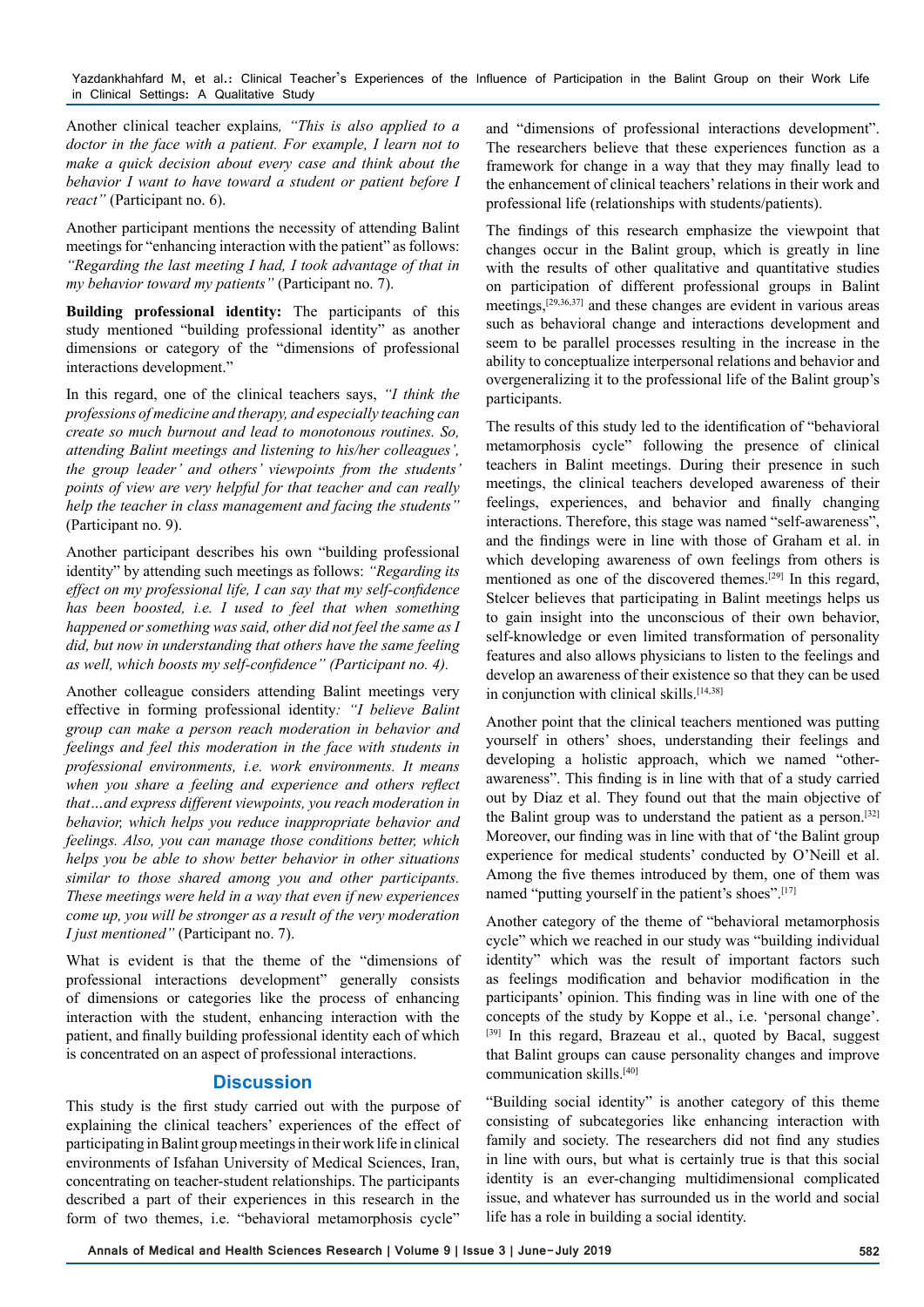The "dimensions of professional interactions development" was another theme we reached following interviews with clinical teachers. One of the categories or dimensions of this theme was named "the process of enhancing interaction with the student" because it involved sharing feelings and experiences in the face with the student, critical thinking about interaction with the student, and changing the nature of interaction with the student. It should be noted that Balint groups have been particularly created to contribute to professions associated with health and students of medicine so as to develop empathy skills and reduce interpersonal problems.[13,41] Educational activities and teaching can be effectively carried out in places where there is serious interaction between teachers and learners and the teacher can act as a manager, leader, and instructor. Different studies have shown that interaction between teacher and student at university can affect the quality of teaching and learning.<sup>[42]</sup>

"Enhancing interaction with the patient" was another category or dimension of the theme above, and this finding was in line with that of Lichtenstein et al. in which having meaningful therapeutic relationships with patients and families and having effective communicates with patients, families, and public were considered the most important qualifications mentioned in Balint group.<sup>[43]</sup>

Based on the words of the participants in Balint meetings, the last category of the theme of "dimensions of professional interactions development" was "building professional identity". This finding was in line with the results of the study by Olds and Malone (Constructing Professional Identity) in which they suggested that attending Balint groups increased the level of sharing professional viewpoints with other fellows. [23] Professional identity development is an important issue, and explicit discussions about professional identity have to be supported and encouraged because we know that a part of professional identity is transferred and taught through the hours in a curriculum.<sup>[44]</sup>

In the end, our findings point out that Balint groups are a means of managing difficult work conditions, gradually changing behavior and developing professional interactions because this method is based on reflection on the face of difficult conditions and using disappointing experiences and feelings. In the present study, we did not directly investigate whether this competency has been gained or not, but we believe that mechanisms like fixing and improving the effect of painful experiences in narrations, increasing understanding of reality or complicated relations probably play important roles in this regard through reflection in a professional environment, empathetic access to involved peers in an upsetting situation.

According to the authors, clinical teachers need guidance, feedback, and support as much as they need knowledge, and Balint groups provide them with a safe and confidential environment to express their feelings and reconsider their relationships with students. It is noteworthy that Balint groups may not be suitable for all clinical teachers, and other methods have to be presented to change the behavior and enhance the professional interaction of teachers in their work life.

## **Limitations**

Although there were limitations in our study that may restrict

the generalizability of the results, this is the first study to describe the experiences of clinical teachers in the Balint group. A limitation is the method of data collection. Although our study population was small and the groups of clinical teachers were selected, we systematically used qualitative methods (content analysis) to analyze the contents of the group experiences that can provide theoretical foundations for further studies. Clearly, the findings of this study are limited to the experience of a group of medical clinical teachers at one medical sciences university, Iran. For further understanding, qualitative studies involving students and other medical sciences universities should be pursued.

# **Conclusion**

The results suggest that Balint group and sharing the experiences of others may be considered a way of enhancing understanding of the clinical teachers encounter in work life, possibly to the benefit of clinical teachers and their students. Balint groups for clinical teachers may be valuable educational sessions for fostering behavior change and professional interactions in the development of a mature professional identity as a teacher. The teacher Balint groups are modifications of the traditional Balint groups and should accept contexts other than merely patient cases into the discussion. Balint groups present educational potential, allowing participants to be accepted as they are and to share one's inner reality with others in an emotionally safe environment. Further research is needed to evaluate the feasibility of teacher Balint groups in the

## **Acknowledgements**

clinical environment.

The present article is a part of a medical education Ph. D dissertation approved by Isfahan University of Medical Sciences, Iran (NO: 396799). We thank the Vice-chancellor for research of Isfahan University of Medical Sciences for supporting this project. The authors wish to express their gratitude to all the participants, including clinical teachers. The authors are grateful to Dr. Hamid Afshar whose scholarly comments and consultations improved the content; and, special thanks to Dr. Azadeh Malekian in order to lead the Balint group.

## **Conf ict of Interest**

The authors disclose that they have no conflicts of interest.

### **References**

- 1. Yazdankhahfard M, Pouladi S, Kamali F, Zahmatkeshan N, Mirzaie K, Akaberian S, et al. The stressing factors in clinical education: the viewpoints of students. Iranian journal of medical education. 2009;8:341-350.
- 2. Samari E. Barrasi va shenasaei avamel moaser dar farayand "toseah daneshgahi" dar daneshgahaye dolati iran. Journal of Educational Planning Studies 2014;2:67-100.
- 3. Ehtesham H. Evaluation of scientific output of researchers at Birjand University of Medical Sciences in Web of Science during 2000-2011. Journal of Birjand University Birjand University of Medical Sciences 2012;19:324-331.
- 4. Baldwin RG. Faculty Vitality beyond the Research University. The Journal of Higher Education 1990;61:160-180.
- 5. Harden R, Crosby J. AMEE Guide No 20: The good teacher is more than a lecturer-the twelve roles of the teacher. Medical Teacher 2000;22:334-347.

**Annals of Medical and Health Sciences Research | Volume 9 | Issue 3 | June-July 2019 583**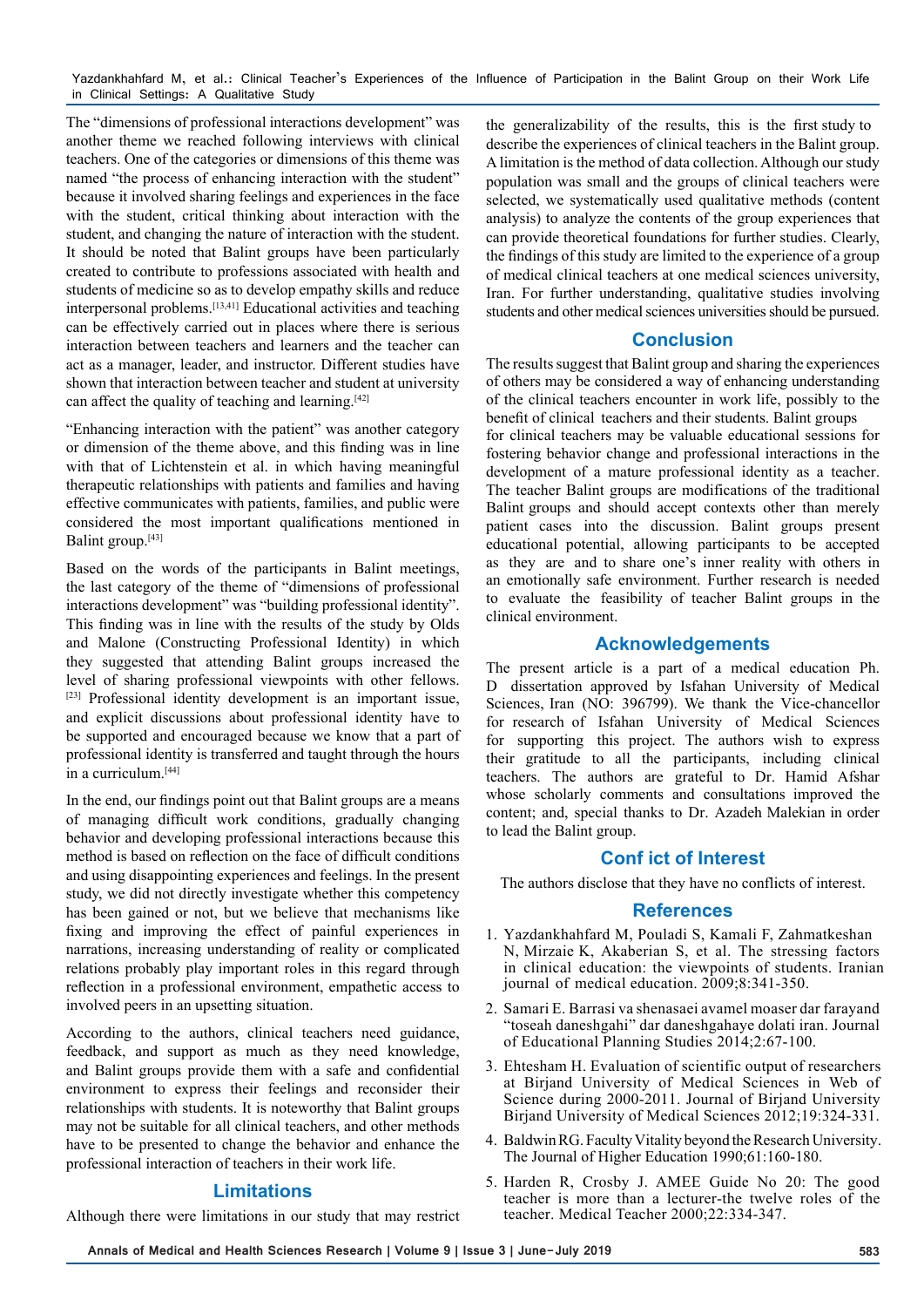- 6. Shokouh F, Mahboubi AA, Safa IA, Asghari N, Zare SH. Medical student's views about assessment of methods used in clinical clerkship in medical school of Hormozgan medical university in 2003. Medical Journal of Hormozgan University 2006;10:185-190.
- 7. Amin Z. Basics in medical education. 2007, World Scientific, Singapore.
- 8. Arabshahi KS, Haghani F, Bigdeli S, Omid A, Adibi P. Challenges of the ward round teaching based on the experiences of medical clinical teachers. Journal of Research in Medical Sciences: The Official Journal of Isfahan University of Medical Sciences 2015;20:273.
- 9. Horder J. The first Balint group. Br J Gen Pract 2001;51:1038-1039.
- 10.Kjeldmand D. The doctor, the task and the group: Balint groups as a means of developing new understanding in the physician-patient relationship. 2006, Acta Universitatis Upsaliensis: Uppsala.
- 11. Salinsky J. How would you like your Balint? Journal of the Balint Society 2004;32:198-203.
- 12.Mahoney D, Brock C, Diaz V, Freedy J, Thiedke C, Johnson A, et al. Balint groups: the nuts and bolts of making better doctors. The International Journal of Psychiatry in Medicine 2013;45:401-411.
- 13.Torppa MA, Makkonen E, Mårtenson C, Pitkälä KH. A qualitative analysis of student Balint groups in medical education: Contexts and triggers of case presentations and discussion themes. Patient Education and Counseling 2008;72:5-11.
- 14.Cataldo KP, Peeden K, Geesey ME, Dickerson L. Association between Balint training and physician empathy and work satisfaction. Fam Med 2005;37:328- 331.
- 15.Turner AL, Malm RL. A preliminary investigation of Balint and non-Balint behavioral medicine training. Family Medicine-Kansas City 2004;36:114-117.
- 16.Parker S, Leggett A. Teaching the clinical encounter in psychiatry: a trial of Balint groups for medical students. Australasian Psychiatry 2012;20:343-347.
- 17.O'Neill S, Foster K, Gilbert-Obrart A. The Balint group experience for medical students: a pilot project. Psychoanalytic Psychotherapy 2016;30:96-108.
- 18.Fitzgerald G, Hunter MD. Organising and evaluating a Balint group for trainees in psychiatry. The Psychiatrist 2003;27:434-436.
- 19.Manouchehri N, Maroufi M, Marofi M. Evaluation of the Balint Group Effect on Stress of a University Hospital's Female Nurses in Isfahan, Iran. International Journal of Education and Psychological Research 2015;4:83-86.
- 20.Kjeldmand, D, Holmström I. Balint groups as a means to increase job satisfaction and prevent burnout among general practitioners. The Annals of Family Medicine 2008;6:138-145.
- 21.Adams KE, O'Reilly M, Romm J, James K. Effect of Balint training on resident professionalism. American Journal of Obstetrics and Gynecology 2006;195:1431- 1437.
- 22.Airagnes G, Consoli SM, De Morlhon O, Galliot AM, Lemogne C, Jaury P. Appropriate training based on Balint groups can improve the empathic abilities of medical students: A preliminary study. Journal of Psychosomatic Research 2014;76:426-429.
- 23.Olds J, Malone J. The Implementation and Evaluation of a Trial Balint Group for Clinical medical Students. Journal of the Balint Society 2016;44:31-39.
- 24.Parker SD, Leggett A. Reflecting on our practice: an evaluation of Balint groups for medical students in psychiatry. Australasian Psychiatry 2014;22:190-194.
- 25.Shoenberg P, Suckling H. A Balint group for medical students at Royal Free and University College School of Medicine. J Balint Soc 2004;32:20-23.
- 26.Dahlgren MA, Almquist A, Krook J. Physiotherapists in Balint group training. Physiotherapy Research International 2000;5:85-95.
- 27.Bar-Sela G, Lulav-Grinwald D, Mitnik I. "Balint group" meetings for oncology residents as a tool to improve therapeutic communication skills and reduce burnout level. Journal of Cancer Education 2012;27:786-789.
- 28.Balint E. Symposium: Whither psychiatry in general practice? The Balint group approach. Journal of the Royal Society of Medicine 1979;72:469.
- 29.Graham S, Gask L, Swift G, Evans M. Balint-style case discussion groups in psychiatric training: an evaluation. Academic Psychiatry 2009;33:198.
- 30.Johnson AH, Nease DE, Milberg LC, Addison RB. Essential characteristics of effective Balint group leadership. Family Medicine 2004;36:253-259.
- 31.Rabinowitz S, Kushnir T, Ribak J. Preventing burnout: increasing professional self-efficacy in primary care nurses in a Balint Group. Aaohn Journal 1996;44:28-32.
- 32.Diaz VA, Chessman A, Johnson AH, Brock CD, Gavin JK. Balint groups in family medicine residency programs: a follow-up study from 1990--2010. Family medicine 2015;47:367-372.
- 33.Stojanović-Spehar S, Blazeković-Milaković S, Matanić D. Education about pharmacotherapy and psychotherapy of anxiety among primary care physicians in Croatia: Balint group approach. Croatian Medical Journal 2004;45:625-629.
- 34.Malekian A. Gorohe Balint Chist? Khabarnameh Dakheli Anjomane Elmi Ravanpezeshkan Ostan Esfahan 2015;34- 40.
- 35.Graneheim UH, Lundman B. Qualitative content analysis in nursing research: concepts, procedures and measures to achieve trustworthiness. Nurse Education Today 2004;24:105-112.

**Annals of Medical and Health Sciences Research | Volume 9 | Issue 3 | June-July 2019 584**